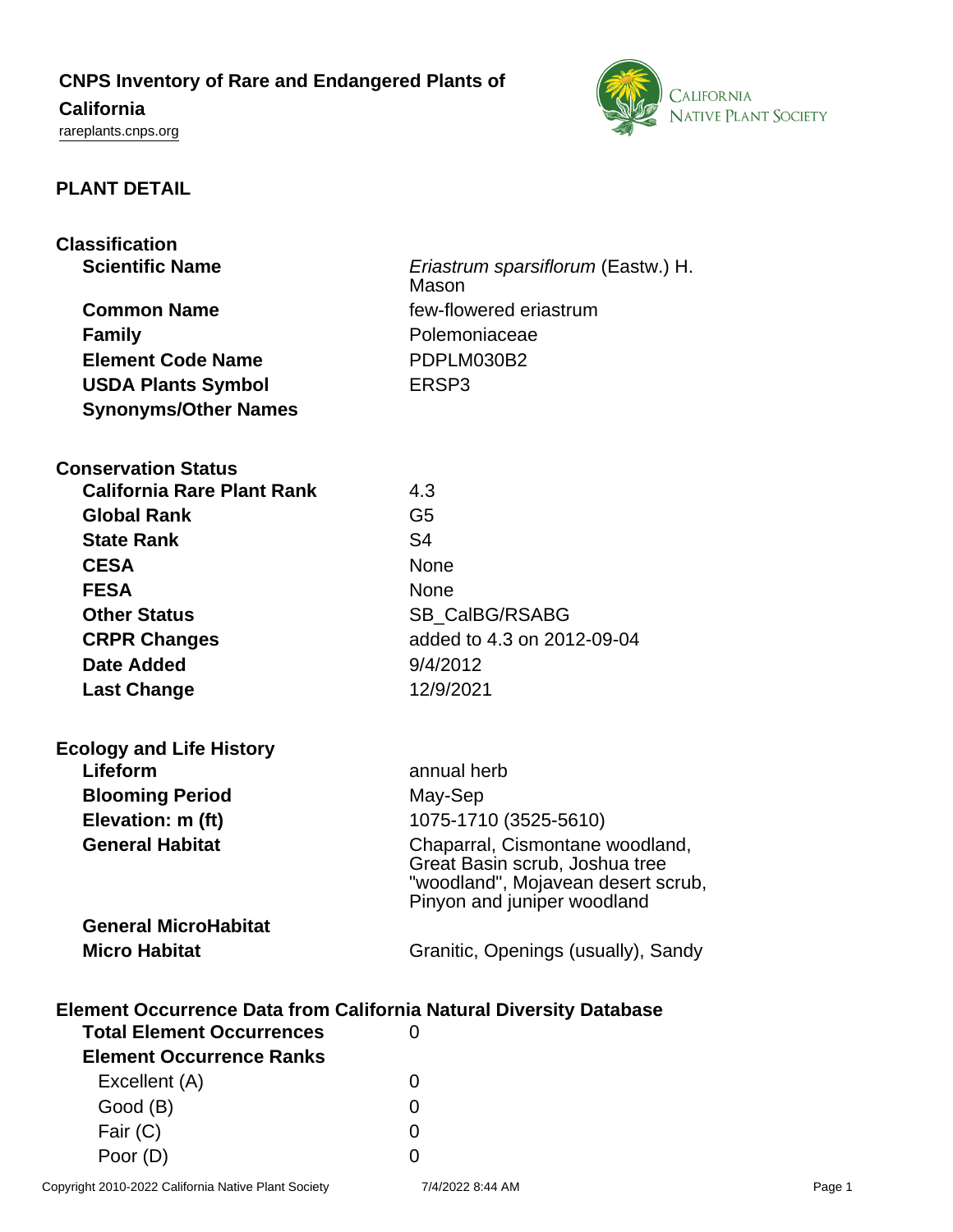| None $(X)$                 |  |
|----------------------------|--|
| Unknown (U)                |  |
| <b>Occurrence Status</b>   |  |
| Historical, $> 20$ years   |  |
| Recent, $<$ 20 years       |  |
| <b>Presence</b>            |  |
| <b>Presumed Extant</b>     |  |
| <b>Possibly Extirpated</b> |  |
| <b>Presumed Extirpated</b> |  |
|                            |  |

## **Location**

### **CA Endemic** No

# **Counties**

Alpine (ALP), Fresno (FRE), Inyo (INY), Kern (KRN), Lassen (LAS), Mono (MNO), Plumas (PLU), Riverside (RIV), San Benito (SBT), San Bernardino (SBD), Sierra (SIE), Tulare (TUL)

## **States**

California (CA), Nevada (NV)

## **Quads**

Antelope Valley (3912063), Beckwourth Pass (3912071), Benton (3711874), Benton Hot Springs (3711875), Big Alkali (3811922), Big Pine (3711823), Bishop (3711834), Blairsden (3912075), Camp Nelson (3611825), Cane Canyon (3511852), Chilcoot (3912072), Cima Dome (3511535), Coleville (3811955), Constantia (3912081), Convict Lake (3711857), Coyote Flat (3711824), Crag Peak (3611812), Dexter Canyon (3711877), Doyle (4012011), Fairview (3511884), Fish Springs (3711813), Glass Mountain (3711876), Hockett Peak (3611824), Hume (3611878), Janesville (4012035), Joaquin Rocks (3612034), Johnstonville (4012045), June Lake (3711971), Kearsarge Peak (3611873), Kirkwood Spring (3811828), Lamont Peak (3511871), Litchfield (4012044), Little Mud Flat (4012042), Lundy (3811912), McKesick Peak (4012012), Milford (4012023), Mount Dana (3711982), Olancha (3611831), Pinyon Mtn. (3511842), Poleta Canyon (3711833), Risue Canyon (3811954), Roosevelt Mine (3311457), Sacatar Canyon (3511881), Santa Rita Peak (3612035), Sentinel Peak (3611815), Signal Hill (3511511), Sirretta Peak (3511883), The Sphinx (3611875), Tungsten Hills (3711835), Uhlmeyer Spring (3711822), Union Wash (3611861), Vermillion Canyon (3611738), Walker Pass (3511861), West of Snowstorm Mtn. (4012064), Woodfords (3811977)

#### **Notes**

Definitions of codes preceding a county and/or quad:

\* Presumed extirpated

(\*) Possibly extirpated

Species may be present in other areas where conditions are favorable. These data should NOT be substituted for pre-project review or for on-site surveys.

# **General Notes**

Possibly threatened by development, habitat loss, and road and trail maintenance. Previously included E. signatum; a common plant that was formerly undescribed. See Proceedings of the